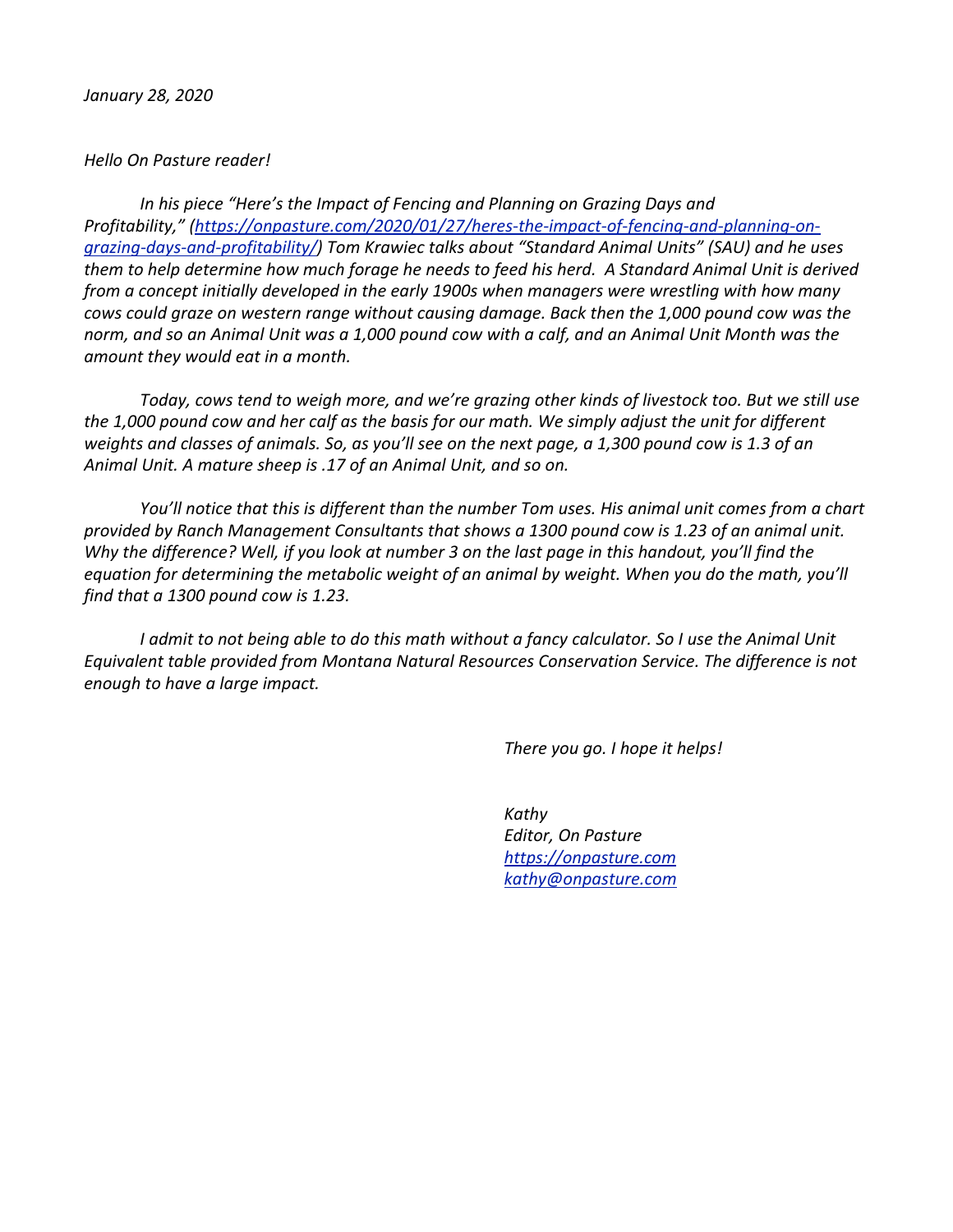## Montana Table 6-5

## **Animal Unit Equivalent Guide**

| <b>ANIMAL KIND / CLASS</b>                                               | <b>ANIMAL UNIT</b><br><b>EQUIVALENT</b><br>(AUE) | NO. OF<br><b>ANIMALS</b><br><b>EQUAL TO 1</b><br>AU | AIR-DRY WEIGHT OF FORAGE CONSUMED<br>(Ibs.) |              |             |
|--------------------------------------------------------------------------|--------------------------------------------------|-----------------------------------------------------|---------------------------------------------|--------------|-------------|
|                                                                          |                                                  |                                                     | DAY                                         | <b>MONTH</b> | <b>YEAR</b> |
| Cow, dry (1000 lbs.)*                                                    | .85                                              | 1.2                                                 | 25.5                                        | 765          | 9180        |
| Cow (1000 lbs.), with calf to 6 months                                   | 1.0                                              | 1.0                                                 | 30                                          | 915          | 10.980      |
| Cow (1100 lbs.), with calf to 4 months                                   | 1.1                                              | .91                                                 | 33                                          | 990          | 11,880      |
| Cow (1200 lbs.), with calf to 4 months                                   | 1.2                                              | .83                                                 | 36                                          | 1080         | 12,960      |
| Cow (1300 lbs.), with calf to 4 months                                   | 1.3                                              | .77                                                 | 39                                          | 1170         | 14,040      |
| Calf, 4 months to weaning                                                | 0.3                                              | 3.3                                                 | 9                                           | 270          | 3240        |
| Yearling cattle, 7-12 months                                             | $0.56 - 0.65$                                    | $1.5 - 1.8$                                         | 17-19.5                                     | 510-585      | 6120-7020   |
| Yearling cattle, 12-17 months                                            | .75                                              | 1.3                                                 | 22.5                                        | 675          | 8100        |
| Heifers, 18-24 months                                                    | .86                                              | 1.2                                                 | 26                                          | 780          | 9360        |
| Bulls, 12-24 months                                                      | 1.2                                              | .83                                                 | 36                                          | 1080         | 12,960      |
| Bulls, mature (1850 lb. average)                                         | 1.5                                              | .67                                                 | 45                                          | 1350         | 16,200      |
| Horse, yearling                                                          | 0.75                                             | 1.3                                                 | 22.5                                        | 675          | 8100        |
| Horse, 2 year old                                                        | 1.0                                              | 1.0                                                 | 30                                          | 915          | 10,980      |
| Horse, mature (1100 lbs.)                                                | 1.1                                              | .91                                                 | 33                                          | 990          | 11,880      |
| Sheep, mature lactating ewe (150 lbs.),<br>with lamb, less than 2 months | 0.17                                             | 5.9                                                 | 5.1                                         | 153          | 1836        |
| Sheep, mature non-lactating ewe                                          | 0.15                                             | 7.1                                                 | 4.5                                         | 135          | 1620        |
| Lamb, 2 months to weaning                                                | 0.06                                             | 16.7                                                | 1.8                                         | 54           | 648         |
| Lamb, weaned to yearling                                                 | 0.12                                             | 8.3                                                 | 3.6                                         | 108          | 1296        |
| Lamb, yearling                                                           | 0.15                                             | 6.7                                                 | 4.5                                         | 135          | 1620        |
| Ram (200 lbs.)                                                           | 0.17                                             | 5.9                                                 | 5.1                                         | 153          | 1836        |
| Goat, mature                                                             | 0.15                                             | 6.7                                                 | 4.5                                         | 135          | 1620        |
| Kid, yearling                                                            | 0.10                                             | 10.0                                                | 3.0                                         | 90           | 1080        |
| Llama, mature female                                                     | .23                                              | 4.3                                                 | 6.9                                         | 207          | 2484        |
| Bison, lactating cow, yearlong average                                   | 1.1                                              | .91                                                 | 33                                          | 990          | 11,880      |
| Bison, lactating cow, spring                                             | 1.0                                              | 1.0                                                 | 30                                          | 915          |             |
| Bison, lactating cow, summer                                             | 1.22                                             | .82                                                 | 36.6                                        | 1098         |             |
| Bison, lactating cow, fall                                               | 1.65                                             | .61                                                 | 49.5                                        | 1485         |             |
| Bison, lactating cow, winter                                             | 0.65                                             | 1.54                                                | 19.5                                        | 585          |             |
| Bison, bull                                                              | 1.5                                              | 0.67                                                | 45                                          | 1350         | 16,200      |
| White-tailed deer                                                        | .19                                              | 5.3                                                 | 5.7                                         | 171          | 2052        |
| Mule deer                                                                | .19                                              | 5.3                                                 | 5.7                                         | 171          | 2052        |
| Elk, mature                                                              | .70                                              | 1.4                                                 | 21                                          | 630          | 7560        |
| Moose                                                                    | .81                                              | 1.2                                                 | 24.3                                        | 729          | 8748        |
| Bighorn sheep                                                            | .16                                              | 6.25                                                | 4.8                                         | 144          | 1728        |
| Antelope                                                                 | .13                                              | 7.7                                                 | 3.9                                         | 117          | 1404        |

\* Add 0.1 per additional 100 pounds of body weight for dry cows.

Figures are based on a daily air-dry matter intake of 2.2 to 3.0% of body weight, depending on the nutritional demands for the type and class of livestock and wildlife.

Wildlife values are based on the nutritional needs of average-sized breeding females.